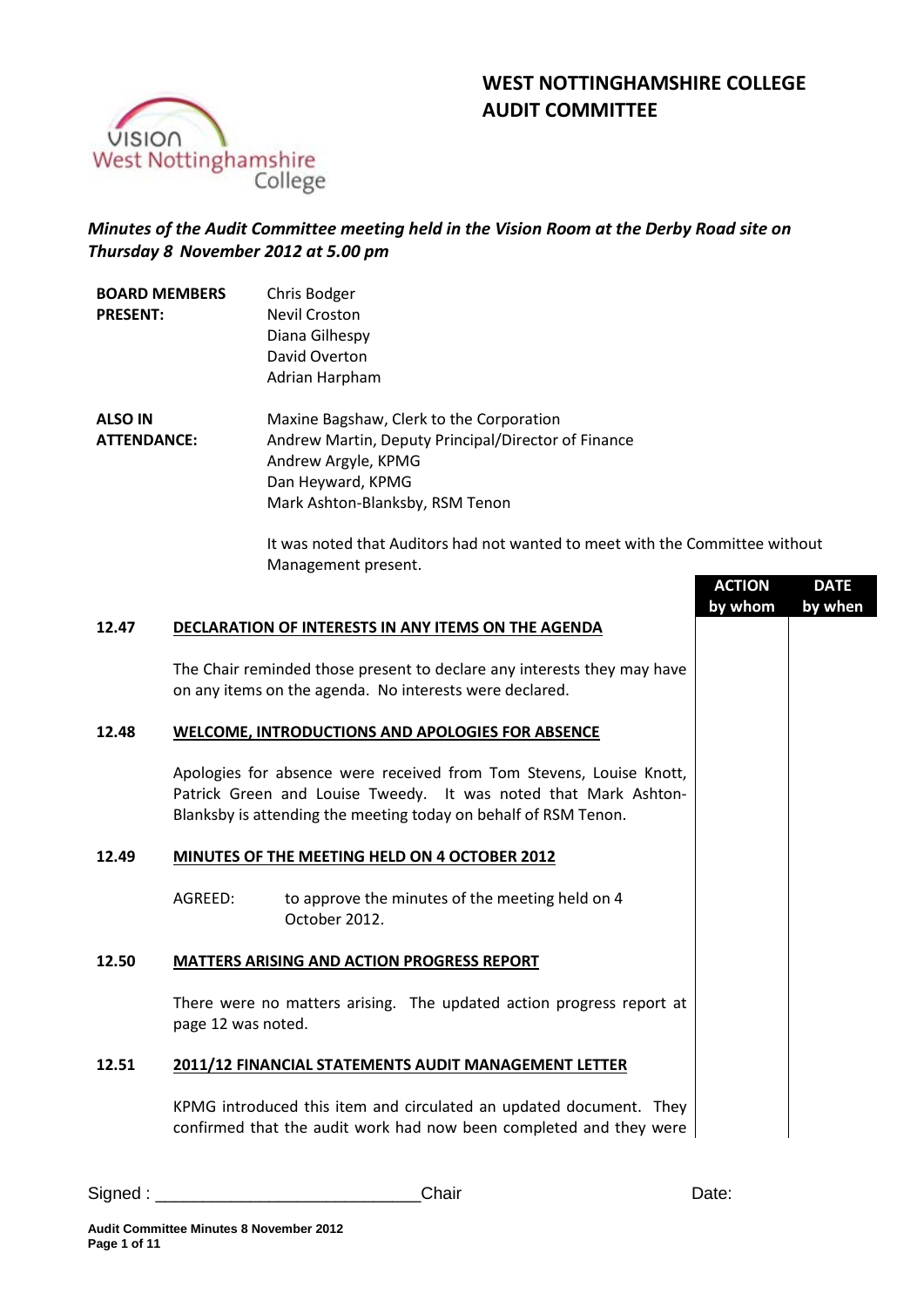pleased to be able to confirm that an unqualified opinion would be provided. They indicated that the audit work had progressed smoothly and that this was particularly pleasing given the replacement of the Director of Finance`s second in command. They had found the papers provided by Mark Albrighton to be very good quality and all available on a timely basis. They had found that Mark provided a fresh perspective and a new objective view which had been really very useful and that this, coupled with the quality of working papers, had allowed a very efficient audit.

In terms of the general overall position, it was noted that the College has seen a very good result for the year. They explained that what they are seeing in the sector is that generally larger colleges have had a reasonable year and in their view, this is because the scale and diversity of provision, funds and activities gives these colleges greater flexibility to deal with and absorb changes in the sector.

Members` attention was drawn to the detailed report and the following was noted:

- Page  $2$  the audit is substantially complete and auditors anticipated that it should be an unqualified audit opinion for the year on the College and subsidiary financial statements, following the approval of the financial statements by the Audit Committee and the College Corporation. It was confirmed that the audit report would be finalised and prepared in time to go the Board meeting in December.
- The overall historical cost surplus for the year was £3.4million (7.1% of total income) an increase on that seen in 2010/11 (£3million, 6.5% of total income). This rise is mainly due to an increase in funding body income and a lower rate of increase in staff costs and other operating expenses. The performance of the College subsidiaries has been varied, however, Skilldrive Ltd has continued to grow and perform strongly. The gross profit of Skilldrive Ltd increased from £979k to £1,007million, whilst administrative expenses rose from £1171k to £1176k, resulting in a decrease in operating profit (before deed of covenant) from £861k to £831k.
- One audit difference is reported. This does not have an impact on the historical cost surplus for the year. It was noted that this was an audit adjustment only and has been turned into an improvement recommendation, which is been actioned for future years.
- Auditors have identified two performance improvement observations, which are required to be brought to the Committee`s attention. A medium rated recommendation has been made with regards to both the recording of journal entries and the review of the number of invoices received around the year end (these items should be cross-referenced with full details provided on page 9 of the report).
- Page 3 this provides the background to the audit process and work undertaken and confirms the auditors` independence.

 $KPMG$  Dec 2012

Signed : \_\_\_\_\_\_\_\_\_\_\_\_\_\_\_\_\_\_\_\_\_\_\_\_\_\_\_\_Chair Date: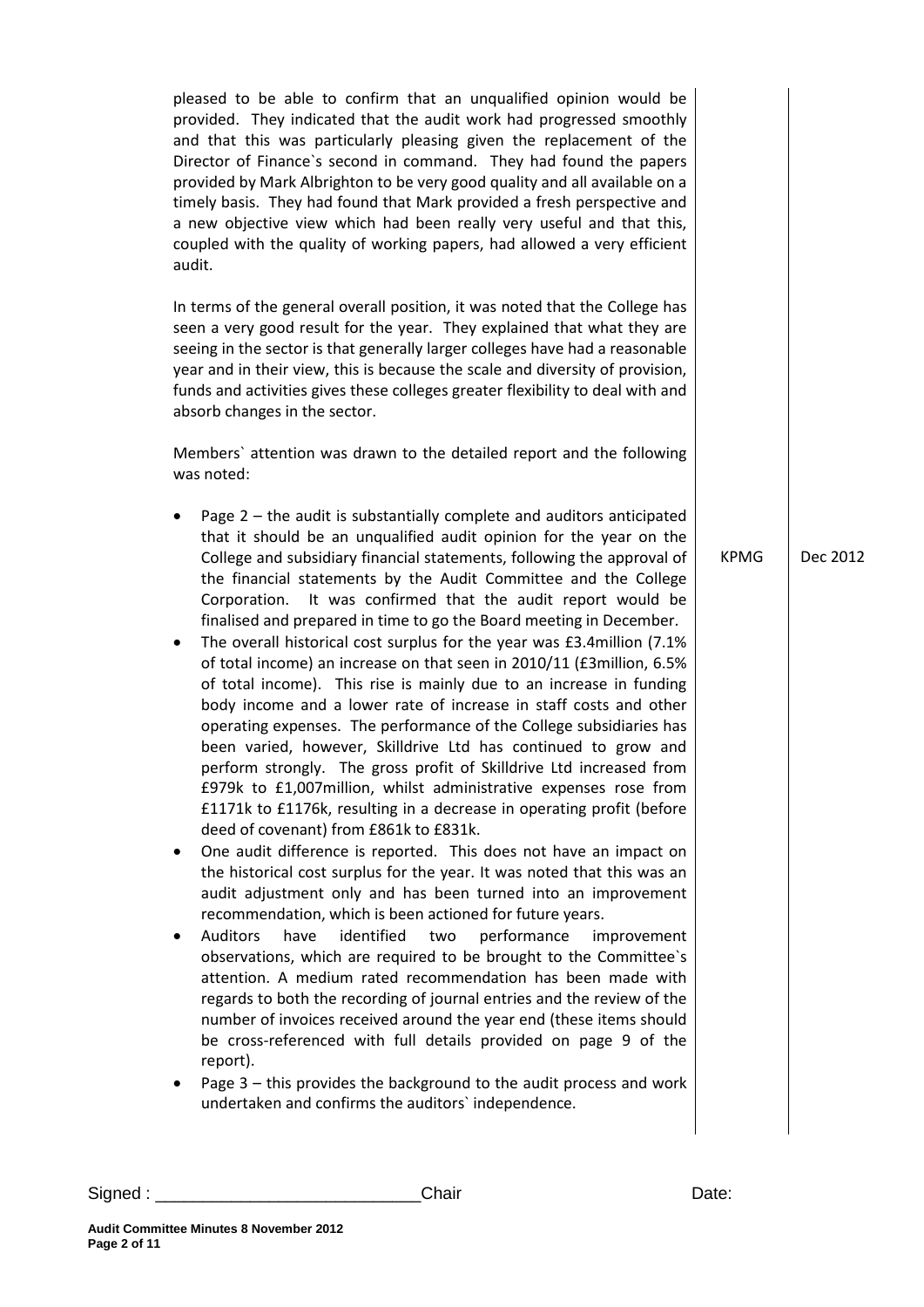- Pages 4 and 5 replicate the income and expenditure and balance sheet data. What is of particular note is that apprenticeship activity is being managed very well despite the ups and downs in the forecast positions.
- Page 6 this section summarises pension liabilities. It was noted that public sector pension liabilities continue to grow. Whilst the liability figure is notional, it should be noted that should the trend continue, there is the potential that the College's balance sheet would fall into a deficit position. It was acknowledged by all that this is something that has been discussed repeatedly and is a national, rather than individual and local problem.
- Page 9 details the two medium risk issues identified, these are a) journal numbers have the possibility for double counting, and b) £123k of capital expenditure had not been accounted for correctly within the accounts. The College should review this during its close down process.
- Page 10 this provides a follow up on the prior year's recommendations. Four recommendations have been met and one partially met. Auditors felt that assurance could be taken in these areas. They confirmed that they have also, as part of the audit, looked at capital expenditure, and are satisfied that this is well planned and managed.

Members discussed the page 6 detail regarding pensions and questioned why the inflation rate assumption adopted is less prudent that KPMG's benchmark range. Members` attention was drawn to the table on page 14, which gives a summary of actuarial data. It was acknowledged that the calculations are not an 'exact science'.

Members felt that the scale of liability which is over £12million should be a real worry for both this and all colleges, local authorities and higher education institutions. Members questioned whether there is anything that can be done to address this increase in liability. The Director of Finance confirmed that the College and sector has no influence upon the actuarial calculations, and it is the case that the statistical analysis undertaken by Barnett Waddingham, on behalf of the College, is within the parameters of those used in the sector. KPMG acknowledged that Barnett Waddingham is a well-regarded and recognised company providing actuarial advice. It was their view that if the College had used the Hymans Robertsons calculations then they would have been more concerned regarding the liabilities provided for in the accounts. The Director of Finance reminded Governors of the ongoing debate and the fact that the cost of providing this type of pension in the public sector is simply not currently affordable. Options to address this are to pay off the £12million debt, which is not affordable at this stage, alternatively, interest rates and returns on investment would need to increase, or pension members would need to die younger.

It was accepted that there needs to be a national change to the policy which allows colleges to extract themselves from this scheme, but at this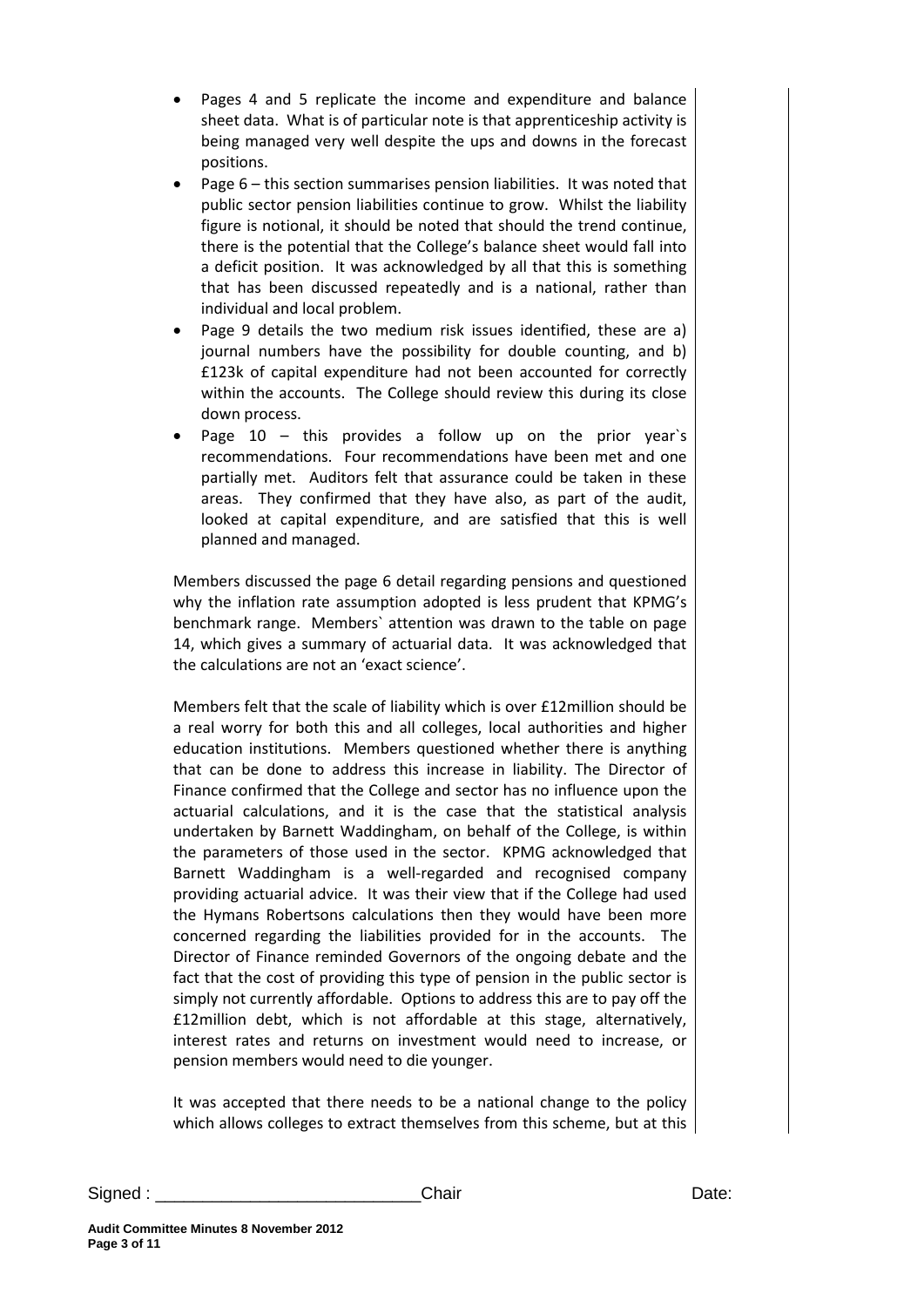time this was politically not something that was anticipated as acceptable. Members were advised that the scale of liability in the college sector is estimated at £2billion and therefore something really needs to be done to address the growing 'time bomb'. It was acknowledged by all that this is something to continue to monitor on an ongoing basis, albeit that there is nothing that can be immediately done at this stage.

- Page  $7$  the performance of subsidiary companies was particularly noted. The loss sustained by Safety Plus Ltd of £41k was specifically brought to members` attention.
- Page  $9$  risk item  $2$  the Director of Finance indicated that the medium recommendation detailed did not involve invoices that were not checked properly, what it relates to is invoices received after the close down date of the 2011/12 end of year.

In general terms it was felt by all that the College had experienced another successful year. The Principal indicated that the sector was seeing so many changes, particularly at the moment in relation to apprenticeship reviews that she thought that it would be useful for the Board to have an auditor session detailing the changes, implications and what the Board should concentrate on. It was agreed that KPMG would present a training session/presentation at the January Board meeting.

AGREED: to note the 2011/12 Draft Financial Statements Audit Management letter.

## **12.52 2011/12 DRAFT MEMBERS REPORT AND DRAFT FINANCIAL STATEMENTS**

The Director of Finance introduced this report and confirmed that there were some minor formatting issues to be resolved before presentation to the Board in December. Members` attention was drawn to the content of the report and the following was specifically noted:

- Page 39 this section provides an operating review.
- Page 51 this provides the statement of Corporate Governance and internal control.
- Page 57 provides statement of responsibilities.
- Page 58 summarises auditors opinion.
- Page 62 onwards provides the numbers and the notes to the accounts.

It was acknowledged that a lot of the detail of this report had been considered in the previous agenda item and that all could see a very positive result.

When reviewing the data, members commented upon the following:

**Page 4 of 11**

**Audit Committee Minutes 8 November 2012**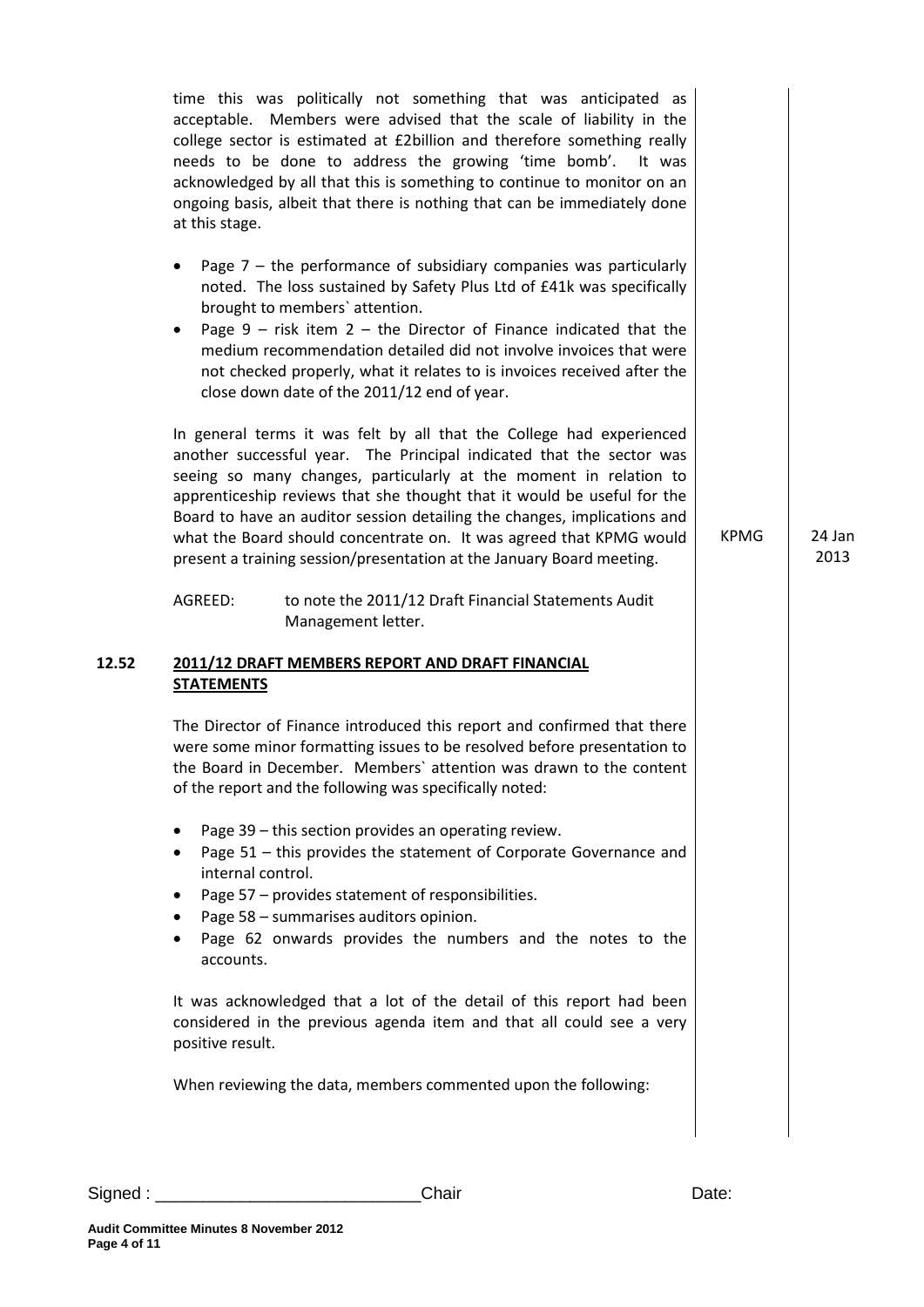- Page 42 members would find it useful to see the words crossreferenced with the numbers in the accounts.
- Page 52 Diana Gilhespy should be recorded as sitting as a member of the Audit Committee. Chris Bodger was on the Audit Committee for the whole of the academic year, first as a co-optee and then as a full Governor. It should be noted that David Overton is an observer regarding Estates matters at the Finance & Estates Committee. It was agreed that members would review and any inaccuracies to be fed back to the Director of Finance who would complete the changes requested.
- Page  $60$  the reference to the Learning & Skills Council should be deleted, with the change made to 'Skills Funding Agency'.

Except for the minor amendments requested, members were entirely happy to approve the draft 2011/12 Members Report and draft Financial Statements and requested that it be presented to the Board at the December Board meeting.

AGREED: to approve the 2011/12 Draft Members Report and Draft Financial Statements.

## **12.53 INTERNAL AUDIT PROGRESS REPORT**

RSM Tenon introduced this report and confirmed that what was presented was a quick, update on the 2012/13 audit work commissioned. It was noted that work in relation to Governance and Risk Management has commenced this week. Members were advised that the Risk Management audit is quite an in depth review. At the next meeting it is the intention of RSM Tenon to provide a number of sector briefings, these particularly relate to a) 24+ loans, and b) Protection of Freedoms Act.

Members` attention was drawn to the electronic briefings referred to at the bottom of page 91, these are fraud alerts. Members were advised that the sector has seen a number of scam attempts where bogus letters are received from contractors with a request to change bank details for payment. The Director of Finance confirmed that the College has, in fact, received one of these bogus letters in relation to its contract with Bowmer and Kirkland, fortunately the College did check the legitimacy of the letter and request prior to implementation. It was confirmed that the College has now incorporated a required check into its procedures as a matter of routine practice.

In general terms members were advised that whilst very early in the year the audit work being undertaken was progressing well.

One additional matter was raised by Internal Auditors, and this was the fact that a March 2012 report in relation to Security and Access Controls had not been presented to this Committee in its entirety. A summary has been provided in the 2011/12 annual report. To rectify this oversight, a full copy of the report was circulated and members reviewed in detail.

**Page 5 of 11**

**Audit Committee Minutes 8 November 2012**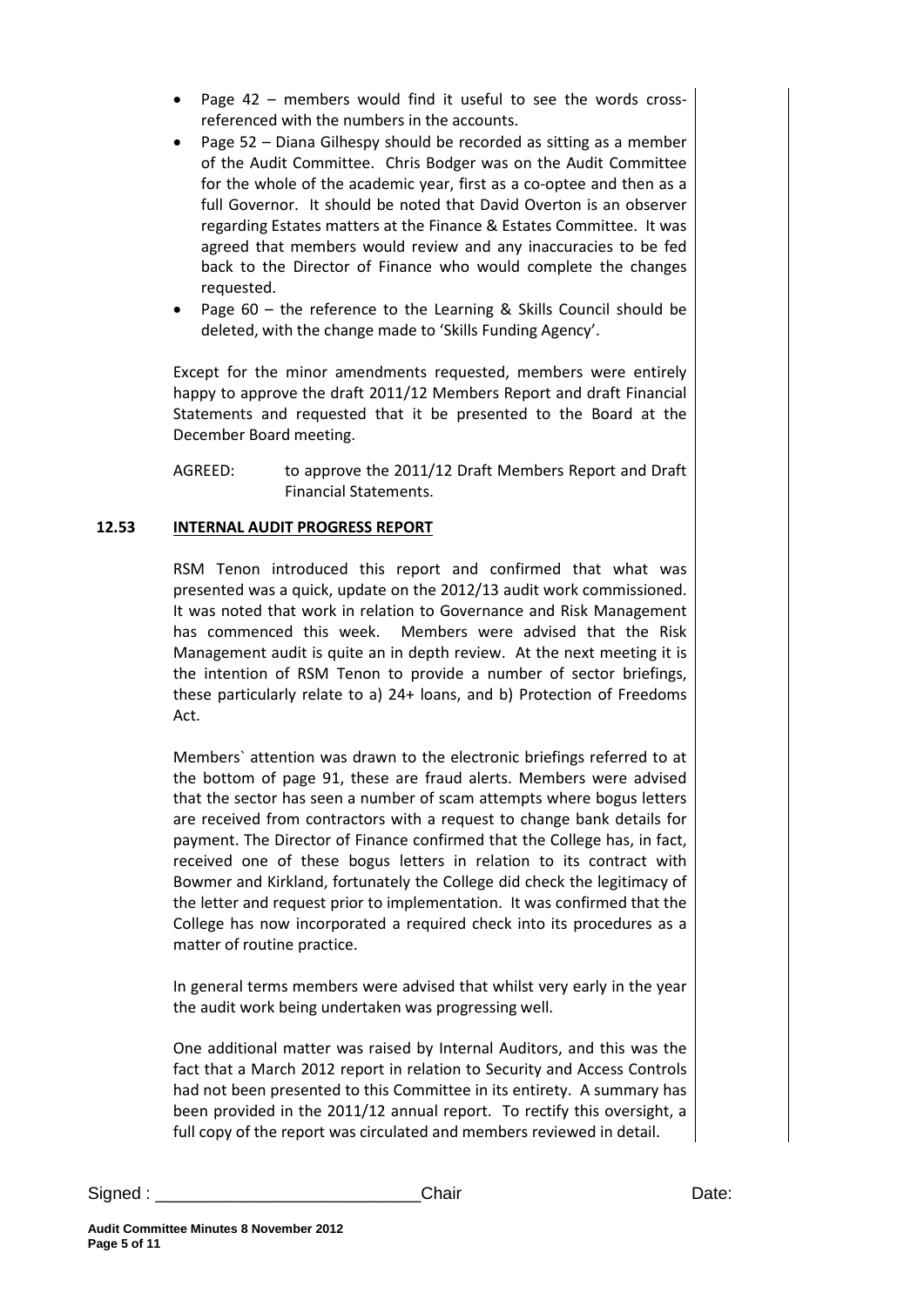RSM Tenon confirmed that reasonable assurance could be obtained from the audit work undertaken, but that three medium recommendations had been made. Members reviewed the recommendations in detail and commented upon them as follows:

- Item  $3$  this is more of a data protection issue rather than compliance.
- Item 4a completed.
- Item 5 this is a good practice recommendation.

It was noted that the Director of IT has confirmed that the three medium recommendations have all been implemented and all deadlines met for the September 2012 date.

AGREED to:

a) Note the 2012/13 internal audit progress report. b) Note the content of the network and security access controls report.

## **12.54 AUDIT COMMITTEE ANNUAL REPORT 2011/12 DRAFT**

The Clerk to the Corporation introduced this item and drew members` attention to the following:

- Section 1 is an introduction and background to the summary report.
- Section 2 details membership, terms of reference and meetings completed.
- Section 3 provides a summary of the internal audit programme.
- Section 4 summarises the content of the internal audit report for 2011/12.
- Section 5 is a review of the management letter of the financial statements auditor KPMG, which was considered earlier on the agenda.
- Section 6 makes reference to the College`s risk management arrangements.
- Section 8 summarises the Auditors` fees.
- Section 9 provides conclusion and recommendations.

It was noted that paragraph 3.3 has an error in the date. The year should read 2012 and not 2011. Except for this minor typographical change, members were happy to approve the draft presented.

AGREED: to approve the Audit Committee Annual Report for 2011/12.

## **12.55 ANTI FRAUD AND CORRUPTION REPORT 2011/12**

The Director of Finance introduced this item and reminded Governors that what was presented was an annual report. The report provides a summary of the outcomes of proactive and reactive fraud investigation work and it provides a focus of the work delivered by internal audit and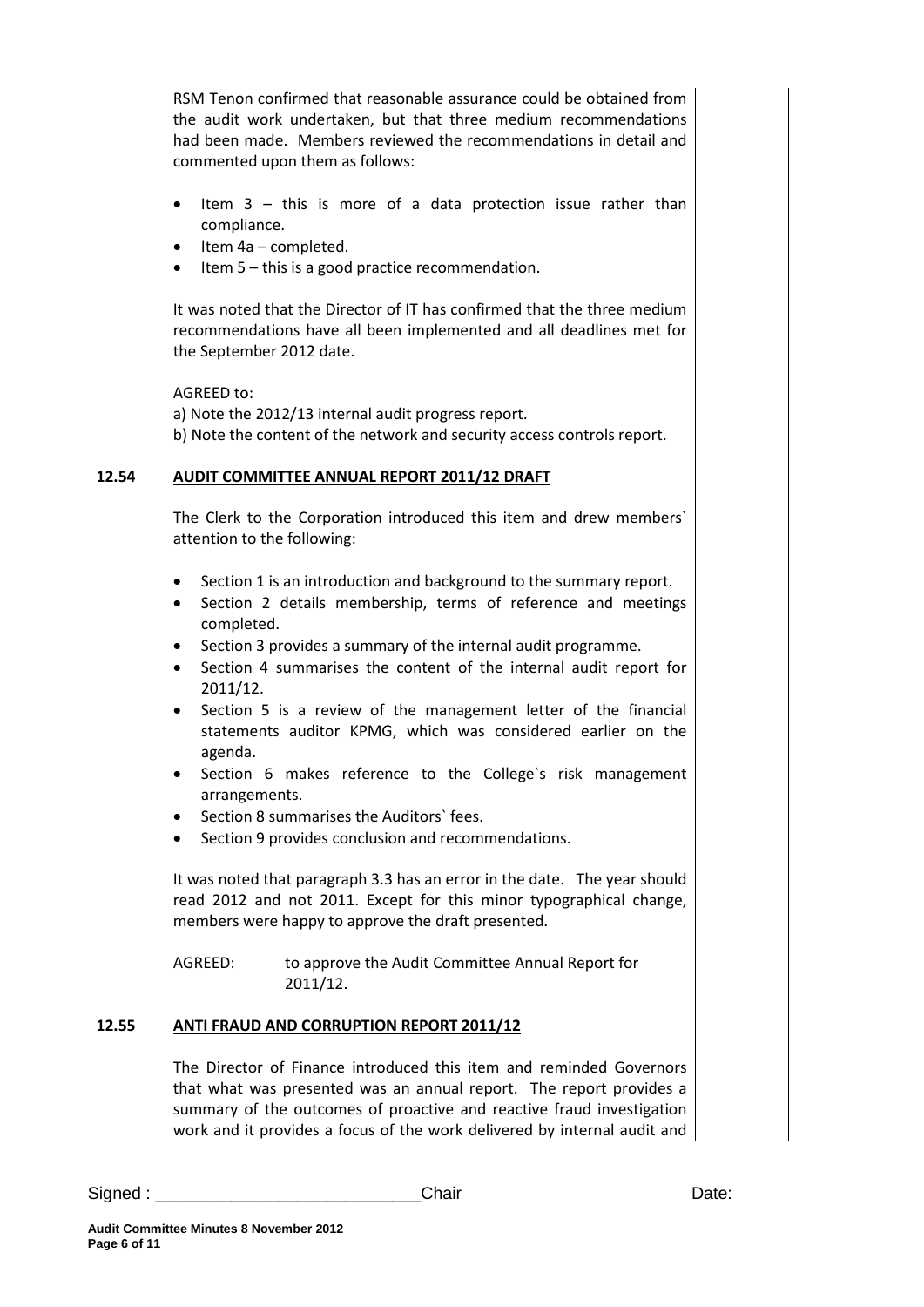the instances to which fraud or irregularatory, either actual or suspected, has occurred within the College in the year. Members` attention was drawn to the detail of the report and the following was noted:

- During 2011/12 there were no reported or suspected cases of fraud or irregulatory reported through the College whistle-blowing procedure, which required the delivery of the fraud response plan.
- However, following the reporting of a case in July 2011, the Director of Finance was made aware of an incident involving the certification of Learner outcomes of the First Aid provision, which has now been fully investigated. The allegation was not upheld although the Investigating Officer recommended a curriculum review of process and procedures. The case went through appeal and was not upheld, although it did highlight some weaknesses in process. The case did have much wider implications for the curriculum area and the conduct and process of delivery of First Aid as a whole. As a result of the investigation, one learner's certificate was withdrawn.
- Following suspension by the Awarding Body and contact by one of the tutors operating in the curriculum area, a programme of reaccreditation was undertaken by the awarding body and staff concerned in order to reinstall approval. The College is currently defending an employment tribunal claim from one employee implicated in this situation. The College is in the consultation phase of withdrawing from delivery of the First Aid curriculum.
- The College suffered no financial losses as a result of this whistleblowing report, but is likely to have received damage to its reputation from the Awarding Body, the student under review and the staff operating in the area.
- No further cases have been recorded during the year or up to the date of preparing this report for the Committee.

In terms of key priorities for 2012/13, the Internal Audit plan does not specifically have any resource allocation for anti-fraud and corruption activities, although the flexibility within the plan provides the ability to respond as and when required. The priorities for 2012/13 are:

- Continued work to improve levels of awareness of fraud risks among managers and staff.
- Improvements to the effective communication of College policy, procedure and codes relating to Anti-fraud and Anti-bribery policy.
- Working with colleagues, particularly in human resources and the internal audit function to help clarify roles and responsibilities, share expertise and maximise the activity and effectiveness of the anti fraud activity across the College.
- Maintaining intelligence and oversight of fraud cases and outcomes to support improvements to risk identification, controlled frameworks and decision making.

AGREED: to note the 2011/12 Anti-Fraud & Corruption Report.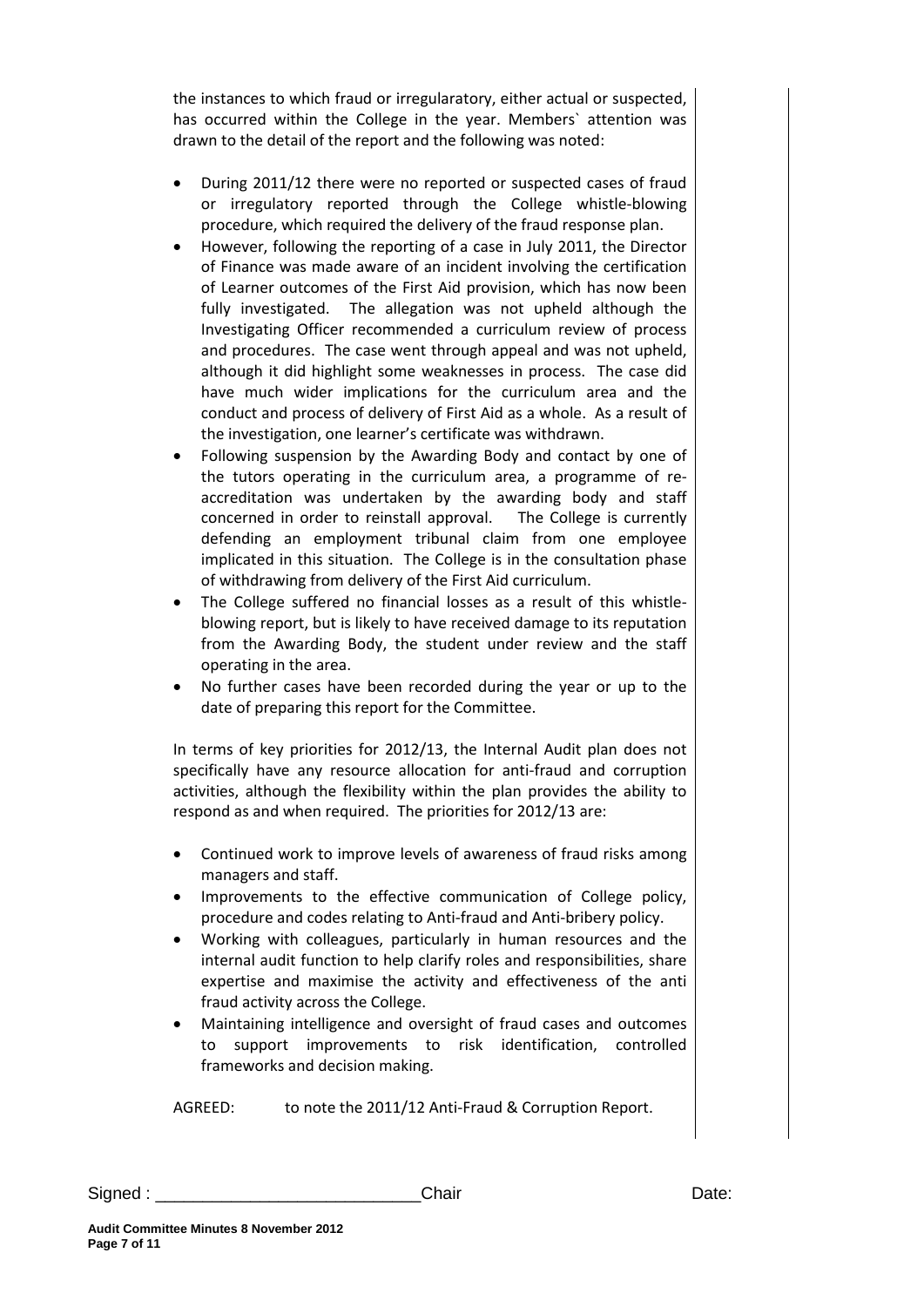Members took the opportunity to discuss the First Aid provision generally and were advised that the planned withdrawal from this area by the College was not just in response to the fraud allegations seen. It was felt that the College, because of its cost base, simply cannot deliver this provision economically in what is a very competitive financial market. It was agreed that the College would look at the delivery model of First Aid going forward and undertake a review.

Director of Finance 2012/13

#### **12.56 FMCE SHORT RETURN QUESTIONNAIRE**

The Director of Finance introduced this item and drew members` attention to page 118. He confirmed that the starting point for completion of the questionnaire had been the PFA report provided in May 2012. Any actions identified have been cross-referenced and included within the improvement plan.

Members noted that at page 119 the College has certified that 'there had been no significant changes in the College in the last 12 months', Members questioned whether the change in Ofsted grading from Outstanding to Good qualified as a significant change. It was acknowledged that this, within the FE sector, would not amount to a significant change. It was agreed that the action points identified would be monitored through the rolling action progress report presented at each meeting.

AGREED: to note the FMCE questionnaire completed.

#### **12.57 RISK MANAGEMENT**

The Director of Finance introduced this item and reminded the Committee that they had agreed a structure for KPI's, which attaches to the significant risk register. It was noted that good progress has been made in terms of risk mitigation activity for most of the significant risks, however, members` specific attention was drawn to the current position in relation to 16-18 full time recruitment. Members were asked to note the following key points:

- The College has achieved its full target for HE numbers and has over achieved in enrolment targets.
- In terms of its 16-18 full time numbers, the College currently stands at 89% of target. In September, the College recruited to 96% of target, but has however processed 152 withdrawals since that time. It was noted that this is 152 out of approximately 3100. Further investigation is currently taking place with Heads of School to ascertain any particular trend analysis for these withdrawals. It was acknowledged that whilst the College does have a high withdrawal rate, this is not an uncommon pattern. It was felt that the withdrawal rate may be higher this year than in previous years because the College has made the decision to enrol students a lot earlier in the year. As a consequence, students are enrolling at a number of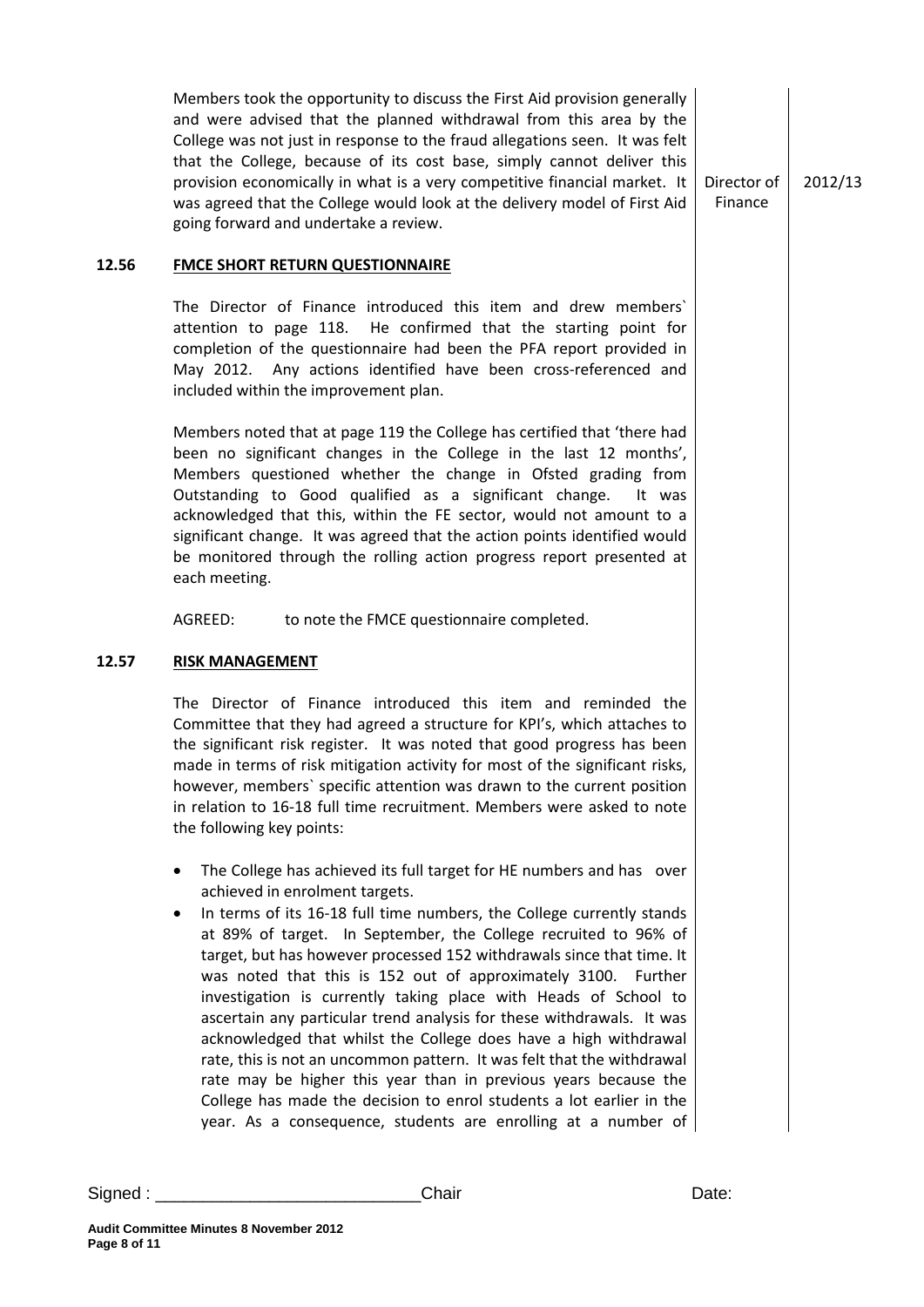| colleges and it is not actually until the day the course starts that<br>colleges know whether or not the student intends to commence the<br>course.<br>Members' attention was drawn to key external risk factors, these were<br>noted as:<br>Work on the Studio School proposal and the potential impact that<br>٠<br>this may have on College relationships with local schools.<br>A lack of clarity about the raising of the participation age and the<br>$\bullet$<br>impact that this may have on the College being able to recruit 16-18<br>year old school leavers in September 2013.<br>A growing concentration on contracting provision by the media,<br>٠<br>Government and the SFA. The implications of this are not clear,<br>however, considering the large amount of sub-contracting currently<br>at the College, a tightening or ceasing of arrangements could have a<br>negative impact on the College.<br>The imminent publication of the Ofsted annual report $-$ this is likely<br>٠<br>to be quite critical of colleges, and as a result could be damaging for<br>the sectors reputation.<br>The publication of the Lingfield review and the resulting focus on<br>$\bullet$<br>Nov/Dec<br>Principal<br>literacy and numeracy and the agreement to the formulation of a<br>2012<br>Guild for FE, this would be subject to a presentation at the next Board<br>meeting.<br>It was noted that the College is currently very vulnerable to knee jerk<br>Government policy changes and that a longer-term strategy needs to be<br>developed to progress decreased reliance on the public purse. The<br><b>June 2013</b><br>Principal<br>Principal indicated that at the June 2013 residential there may need to be<br>more in-depth time provided for medium and long-term strategy<br>discussions on how best to place the business to protect and grow.<br>AGREED:<br>to note the Risk Management update.<br><b>REGISTERS, ATTENDANCE AND RECORDING</b><br>The Director of Finance introduced this item and presented what is<br>update three. He confirmed that the College is making some significant<br>progress and the following was particularly noted:<br>Since the last update on 4 October 2012 the policy changes agreed<br>and implemented have not been amended as the Central Team seek<br>to provide information on the reporting of Schools of Learning to<br>focus upon and tackle any areas of concern.<br>One area which continues to cause some issues is through registers<br>relating to enrolment on functional skills learning aims. Curriculum<br>teams have not been able to allocate learners to the correct level of<br>functional skills immediately, despite a diagnostic test from BKSB and<br>have been given an end stop date of 2 November 2012 to enrol all<br>learners to the correct aim. Once this process has been completed |       |  |  |
|-------------------------------------------------------------------------------------------------------------------------------------------------------------------------------------------------------------------------------------------------------------------------------------------------------------------------------------------------------------------------------------------------------------------------------------------------------------------------------------------------------------------------------------------------------------------------------------------------------------------------------------------------------------------------------------------------------------------------------------------------------------------------------------------------------------------------------------------------------------------------------------------------------------------------------------------------------------------------------------------------------------------------------------------------------------------------------------------------------------------------------------------------------------------------------------------------------------------------------------------------------------------------------------------------------------------------------------------------------------------------------------------------------------------------------------------------------------------------------------------------------------------------------------------------------------------------------------------------------------------------------------------------------------------------------------------------------------------------------------------------------------------------------------------------------------------------------------------------------------------------------------------------------------------------------------------------------------------------------------------------------------------------------------------------------------------------------------------------------------------------------------------------------------------------------------------------------------------------------------------------------------------------------------------------------------------------------------------------------------------------------------------------------------------------------------------------------------------------------------------------------------------------------------------------------------------------------------------------------------------------------------------------------------------------------------------------------------------------------------------------------------------------------------------------------------------------------------------------------------------------------------|-------|--|--|
|                                                                                                                                                                                                                                                                                                                                                                                                                                                                                                                                                                                                                                                                                                                                                                                                                                                                                                                                                                                                                                                                                                                                                                                                                                                                                                                                                                                                                                                                                                                                                                                                                                                                                                                                                                                                                                                                                                                                                                                                                                                                                                                                                                                                                                                                                                                                                                                                                                                                                                                                                                                                                                                                                                                                                                                                                                                                                     |       |  |  |
|                                                                                                                                                                                                                                                                                                                                                                                                                                                                                                                                                                                                                                                                                                                                                                                                                                                                                                                                                                                                                                                                                                                                                                                                                                                                                                                                                                                                                                                                                                                                                                                                                                                                                                                                                                                                                                                                                                                                                                                                                                                                                                                                                                                                                                                                                                                                                                                                                                                                                                                                                                                                                                                                                                                                                                                                                                                                                     |       |  |  |
|                                                                                                                                                                                                                                                                                                                                                                                                                                                                                                                                                                                                                                                                                                                                                                                                                                                                                                                                                                                                                                                                                                                                                                                                                                                                                                                                                                                                                                                                                                                                                                                                                                                                                                                                                                                                                                                                                                                                                                                                                                                                                                                                                                                                                                                                                                                                                                                                                                                                                                                                                                                                                                                                                                                                                                                                                                                                                     |       |  |  |
|                                                                                                                                                                                                                                                                                                                                                                                                                                                                                                                                                                                                                                                                                                                                                                                                                                                                                                                                                                                                                                                                                                                                                                                                                                                                                                                                                                                                                                                                                                                                                                                                                                                                                                                                                                                                                                                                                                                                                                                                                                                                                                                                                                                                                                                                                                                                                                                                                                                                                                                                                                                                                                                                                                                                                                                                                                                                                     |       |  |  |
|                                                                                                                                                                                                                                                                                                                                                                                                                                                                                                                                                                                                                                                                                                                                                                                                                                                                                                                                                                                                                                                                                                                                                                                                                                                                                                                                                                                                                                                                                                                                                                                                                                                                                                                                                                                                                                                                                                                                                                                                                                                                                                                                                                                                                                                                                                                                                                                                                                                                                                                                                                                                                                                                                                                                                                                                                                                                                     |       |  |  |
|                                                                                                                                                                                                                                                                                                                                                                                                                                                                                                                                                                                                                                                                                                                                                                                                                                                                                                                                                                                                                                                                                                                                                                                                                                                                                                                                                                                                                                                                                                                                                                                                                                                                                                                                                                                                                                                                                                                                                                                                                                                                                                                                                                                                                                                                                                                                                                                                                                                                                                                                                                                                                                                                                                                                                                                                                                                                                     | 12.58 |  |  |
|                                                                                                                                                                                                                                                                                                                                                                                                                                                                                                                                                                                                                                                                                                                                                                                                                                                                                                                                                                                                                                                                                                                                                                                                                                                                                                                                                                                                                                                                                                                                                                                                                                                                                                                                                                                                                                                                                                                                                                                                                                                                                                                                                                                                                                                                                                                                                                                                                                                                                                                                                                                                                                                                                                                                                                                                                                                                                     |       |  |  |
|                                                                                                                                                                                                                                                                                                                                                                                                                                                                                                                                                                                                                                                                                                                                                                                                                                                                                                                                                                                                                                                                                                                                                                                                                                                                                                                                                                                                                                                                                                                                                                                                                                                                                                                                                                                                                                                                                                                                                                                                                                                                                                                                                                                                                                                                                                                                                                                                                                                                                                                                                                                                                                                                                                                                                                                                                                                                                     |       |  |  |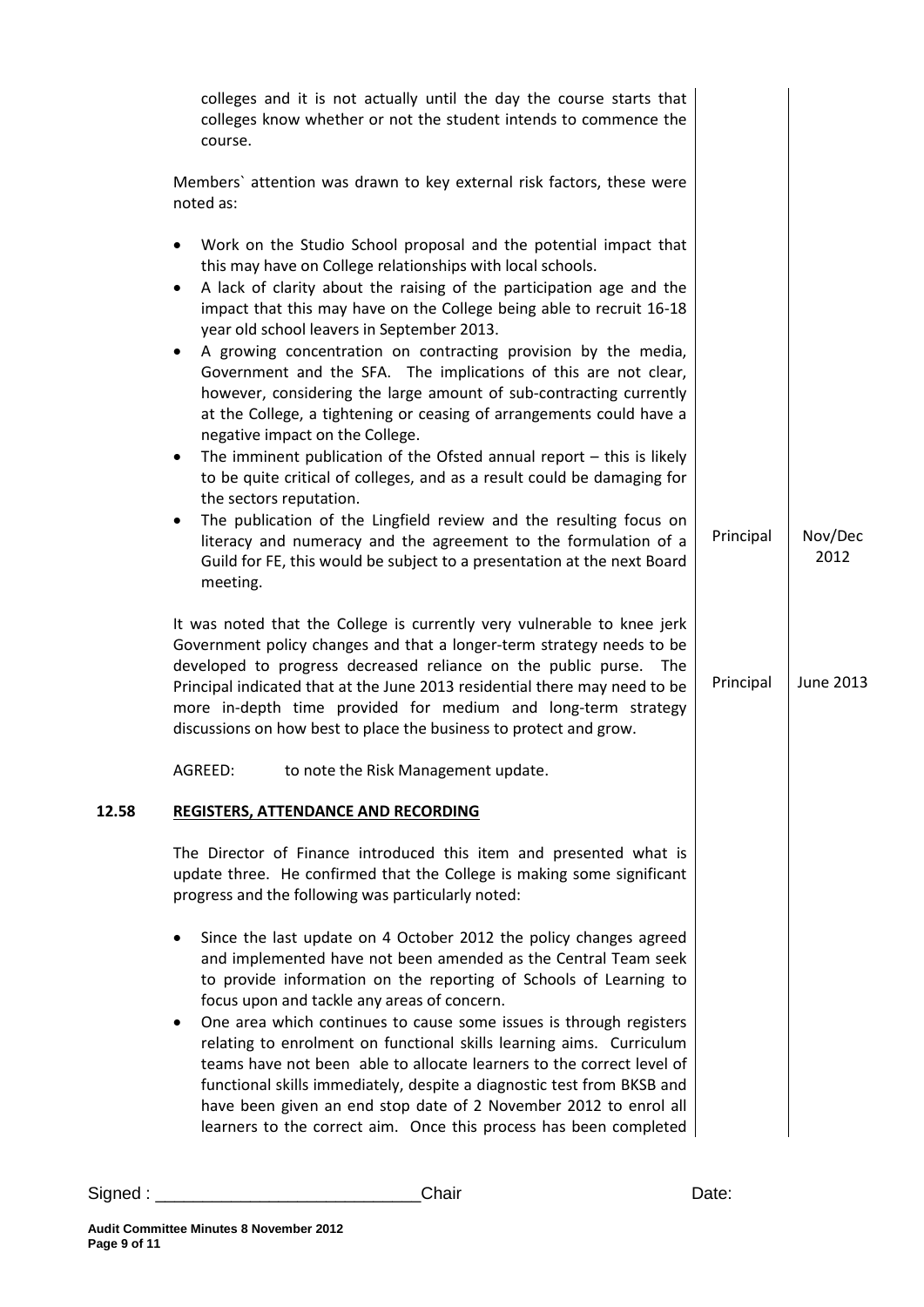there should be very few known reasons why register marking cannot take place in a timely and accurate manner through the electronic system.

- The Learner Records Team is in the process of carrying out the first of three register checks for recorded activity in 2012/13. Following completion of the checks, the report will be prepared for each School of Learning, highlighting any areas of concern and follow up action required.
- The reporting now includes further information on the actual process of marking registers, this includes the timeliness of marking and the source of marking and in particular when registers are not being marked by the tutor. This highlights the areas where rework is occurring, either by the tutor manually collating register marks in the class and electronically marking at a later date, or passing this information directly to the administrator to be populated electronically.

The review of registers has seen improvement, particularly the number of unmarked registers has decreased from 58% to 23%. Members reviewed the data tables on page 130 and noted that Construction is an area that stands out, also of concern is the fact that 79% of registers are being marked after class contact. This is a strong indicator that registers are being completed manually in a paper format at lesson and then at a later stage are being electronically reported. This is an inefficiency and duplication of effort that needs to be eradicated.

The Director of Finance did acknowledge that there were some register set up issues and availability of PC's that has to be addressed. In his view, what the College now needs to see is a change in culture, and this needs to be tackled at source. Members spent some considerable time discussing possible electronic swipe systems - benefits, draw backs and costs. It was felt that whilst desirable, the introduction of such a system would not eradicate the cultural issues identified. Members acknowledged that there was a Health and Safety implication of failing to record attendance correctly, particularly should there be a fire in the building, and that greater clarity needed to be obtained regarding who was on site. The Director of Finance gave assurance that registers were being completed, albeit that they were not been done electronically as required, but in the old fashioned paper format.

In terms of summary areas to address, the following was noted:

- The total percentage of unmarked registers has fallen from 58% to 23% at the end of October. Whilst this has been expected, it is still encouraging to see rapid progress being made in order to get on top of the register marking process quickly and early in the academic year.
- Across the schools of learning,  $EX -$  Construction stands out as being of some concern. Whilst progress has been made in reducing unmarked registers to 58% from 71%, this still remains a high

Signed : \_\_\_\_\_\_\_\_\_\_\_\_\_\_\_\_\_\_\_\_\_\_\_\_\_\_\_\_Chair Date: